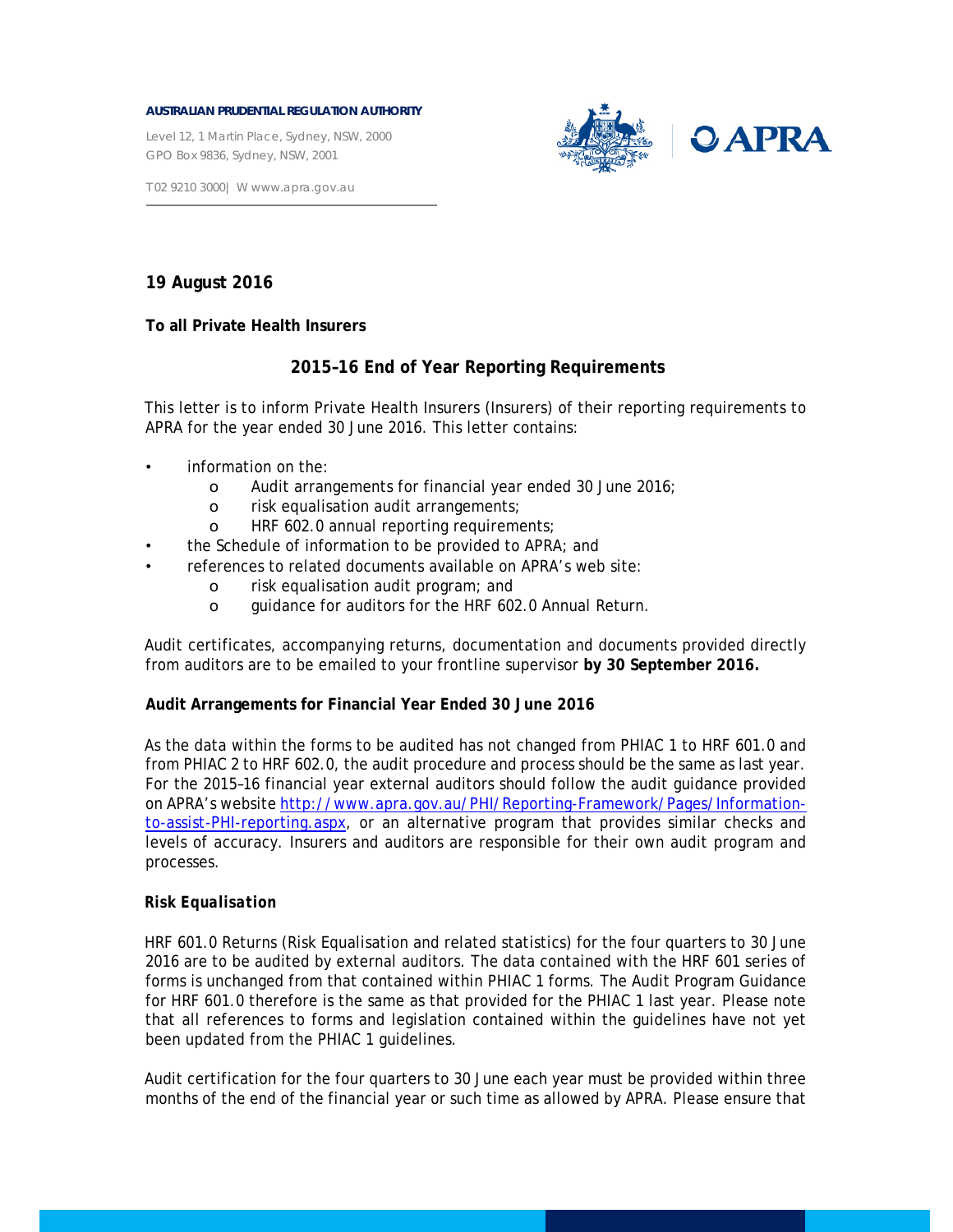the certificate for the 2015–16 financial year is received by APRA no later than 17:00 AEST, 30 September 2016. APRA only requires an electronic copy of the HRF 601.0 Returns on which the audit is based. A hard copy is not required. Audited documents and the opinion should be emailed directly from the auditor to your frontline supervisor. Contact details of your frontline supervisor should be provided to the auditor by the Insurer.

A pro forma of a suggested audit report for HRF 601.0 is attached to this letter.

### *HRF 602.0 (Annual) Return*

The HRF 602.0 (Annual) Return for the 2015–16 financial year must be submitted by the Insurer via D2A. Please ensure that the return is received by APRA by no later than **17:00 AEST**, **30 September 2016.** This return is to be subject to external audit to ensure accurate application of the solvency and capital adequacy standards.

The data contained with the HRF 602 series of forms is unchanged from that contained within PHIAC 2 forms. The Audit Program Guidance for the HRF 602.0 (Annual) Return therefore is the same as that provided for the PHIAC 2 return last year. Please note that all references to forms and legislation contained within the guidelines have not yet been updated from the PHIAC 2 guidelines.

Audit certification for the HRF 602.0 (Annual) Return must be provided within three months of the end of the financial year or such time as allowed by APRA.

APRA only requires an electronic copy of the HRF 602.0 Returns on which the audit is based. A hard copy is not required. Audited documents and the opinion should be emailed directly from the auditor to your frontline supervisor. Contact details of your frontline supervisor should be provided to the auditor by the Insurer.

A pro forma of a suggested audit report for HRF 602.0 is attached to this letter.

### *Schedule of Information to be provided*

Insurers/Auditors are required to provide APRA with **electronic copies** of the following:

- 1. Audit Opinions (emailed directly from the auditor)
	- HRF 601.0; in PDF format and
	- HRF 602.0; in PDF format.
- 2. Copies of the HRF 601.0 Returns that have been audited (emailed directly from the auditor) in PDF format.
- 3. Copy of the HRF 602.0 (Annual) Return for the 12-months ending 30 June 2016 that has been audited using the current version of the template (emailed directly from the auditor) in PDF format.